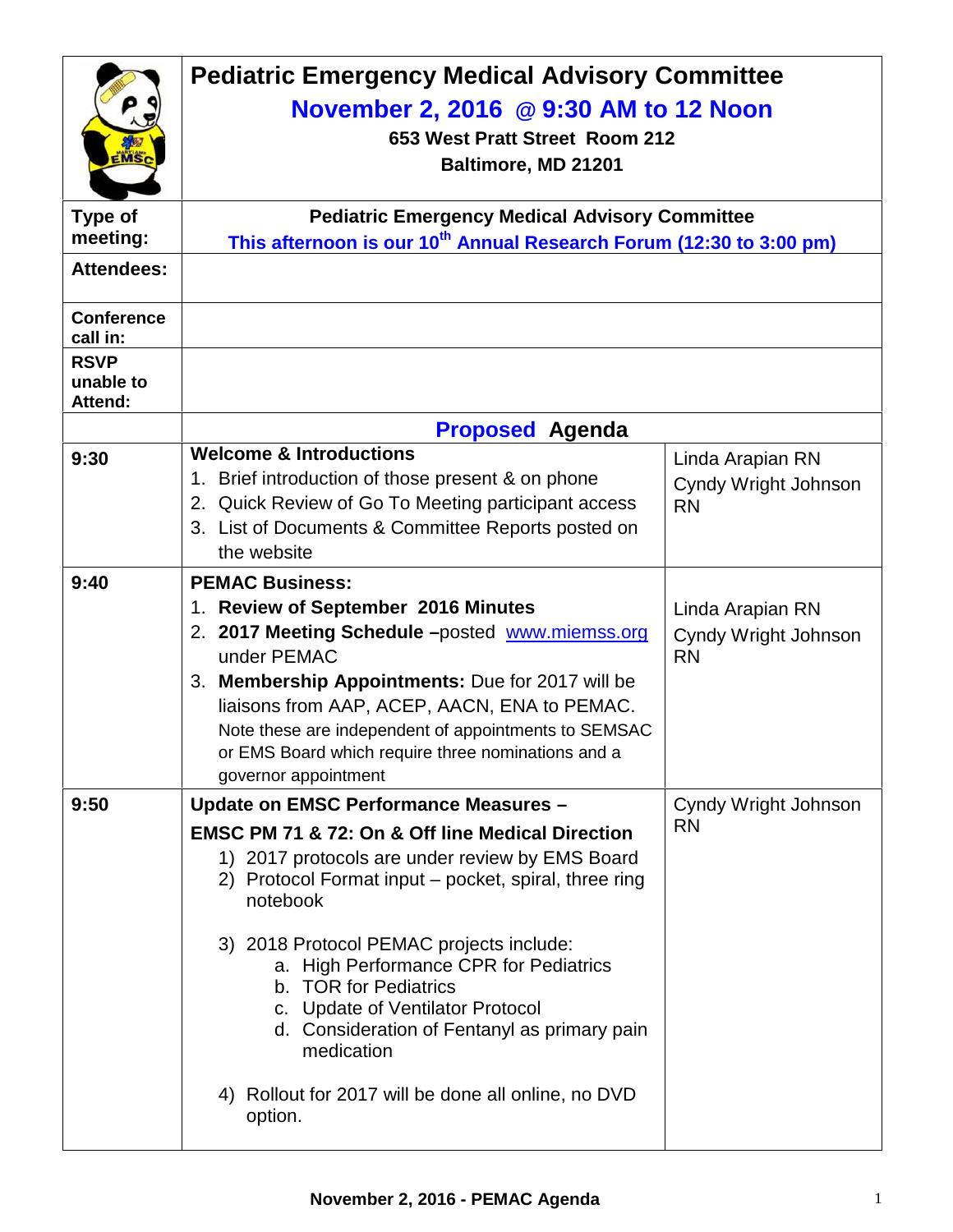| <b>EMSC PM 73 - Ambulance Equipment</b><br>1) VAIP 2016 - approved by SEMSAC 9/1/16 and<br>going to the EMS Board in September<br>2) Work Group on Minimum Equipment standards for<br>all ground vehicles - report on status.                                                                                                                                                                                                                                              | <b>Lisa Chervon NRP</b>           |  |
|----------------------------------------------------------------------------------------------------------------------------------------------------------------------------------------------------------------------------------------------------------------------------------------------------------------------------------------------------------------------------------------------------------------------------------------------------------------------------|-----------------------------------|--|
| <b>EMSC PM 74 - Pediatric ED Categorization</b><br>1. PedsReady Assessment response in Maryland<br>a. 100% Thanks to Everyone<br>b. Range of Scores & Focus groups in winter                                                                                                                                                                                                                                                                                               | Cyndy Wright Johnson<br><b>RN</b> |  |
| 2. Pediatric Education for hospitals:<br>a. APLS Hybrid Course 2016 - 2017: see flyer<br>b. ENPC Course - www.ena.org<br>c. CPEN Review course in February 2017 on lower<br>eastern shore<br>d. FEMA Pediatric Disaster MGT 439 course -<br>hosted by DC EMSC on 11/15 & 16, 2016                                                                                                                                                                                          | Danielle Joy NRP RN               |  |
| <b>EMSC PM 75 - Pediatric Trauma Centers - Maryland</b><br>has met this measure and continues to work with both<br>pediatric trauma and burns centers through QI,<br>Education and Prevention programs.                                                                                                                                                                                                                                                                    | Cyndy Wright Johnson<br><b>RN</b> |  |
| <b>EMSC PM 76 &amp; 77: Interfacility &amp; Special Consults</b><br>1. Pediatric Base Station Courses: 2016<br>$\triangleright$ September 8, 2016 – Howard County (Thursday AM)<br>▶ 2017 Courses: (9A -12Noon Course with 1-2 hours<br>for hospital focused discussions)<br>January 18 <sup>th</sup> 2017 @ CNHS<br>$\circ$<br>$\circ$ April 6 <sup>th</sup> 2017 @ Howard County<br>o July date to be determined @ JHCC<br>September14th 2017 @ Howard County<br>$\circ$ | Cyndy Wright Johnson<br><b>RN</b> |  |
| <b>EMSC PM 78 - EMS Education</b><br>1. 2017 Conference Schedule dates are set - topic<br>under development (See Conference List)                                                                                                                                                                                                                                                                                                                                          | Danielle Joy RN NRP               |  |
| 2. PEPP 3rd Edition:<br>a. October 28, 2016 (Friday) at MIEMSS<br>b. November 10, 2016 (Thurs.) - Washington<br><b>County EMS</b><br>c. February 18, 2017 (Saturday) St Mary's<br>County<br>d. Instructor pool welcome new faculty who have<br>taken the 3 <sup>rd</sup> edition course                                                                                                                                                                                    |                                   |  |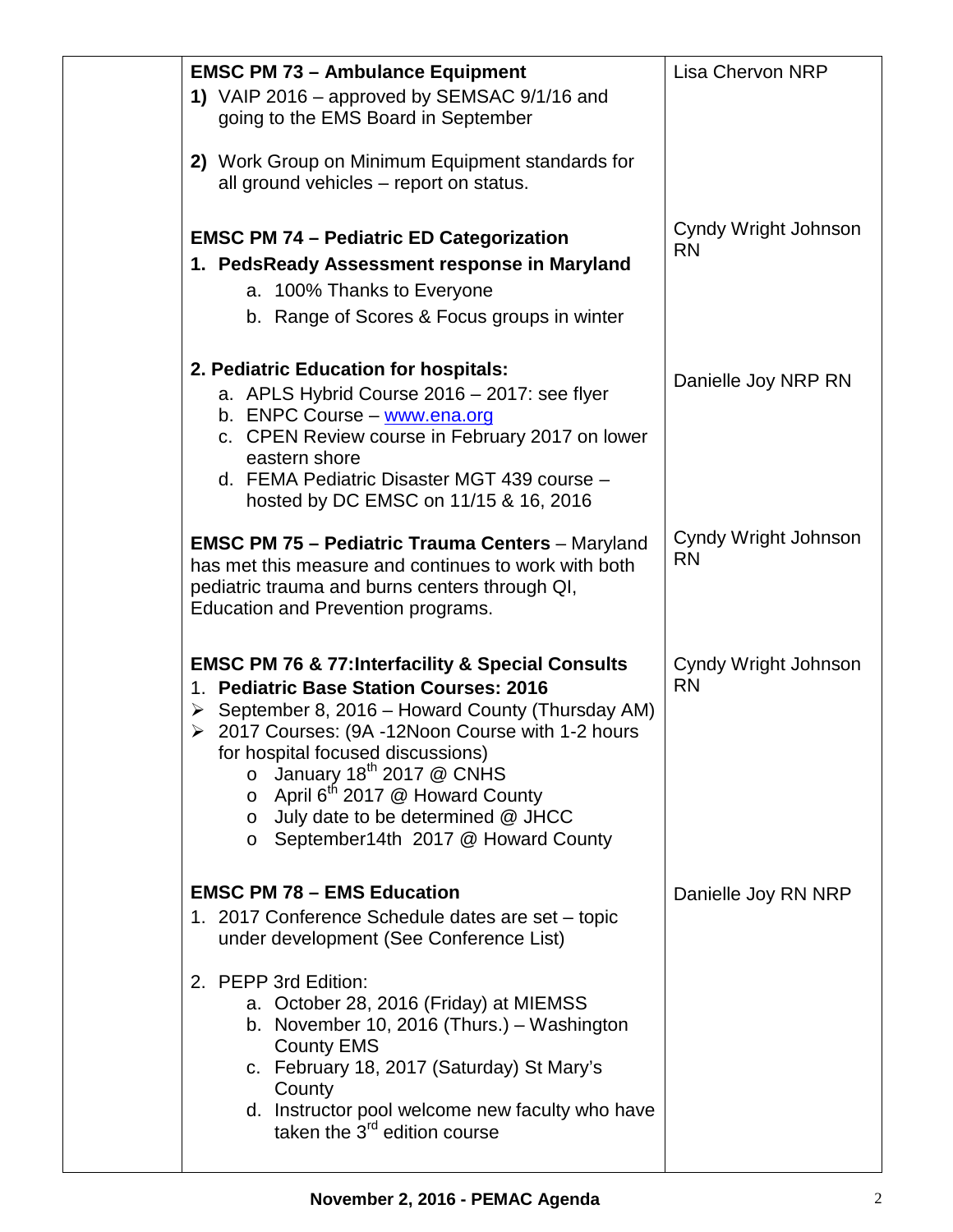|          | 3. BLS Committee                                                                                                                                                                                                                                                   | <b>Richard High EMT</b>            |
|----------|--------------------------------------------------------------------------------------------------------------------------------------------------------------------------------------------------------------------------------------------------------------------|------------------------------------|
|          | 4. ALS Committee                                                                                                                                                                                                                                                   | <b>Judy Micheliche NRP</b>         |
| 10:15AM  | <b>Research and EVBG update</b><br>1. Ongoing Pediatric QIC & DART projects<br>Evaluation of protocols<br>$\checkmark$ 2016 Sepsis - Jen Anders MD<br>$\checkmark$ Region 3 Seizure project – Rich Lichenstein MD<br>$\checkmark$ Pain Medication - Kathy Brown MD | Jen Anders MD                      |
|          | 2. WB-CARN EMS partner in Prince George's<br>County<br>$\checkmark$ Data Linkage Project<br>← Asthma Scoring Tool Project                                                                                                                                          | Kathy Brown MD                     |
|          | 3. EMSC TI Grant updates<br>√ PDTree: An EMS Triage Tool for Pediatric<br><b>Destination Decision Making (J Anders MD)</b>                                                                                                                                         | Jen Anders MD                      |
|          | 4. Other projects                                                                                                                                                                                                                                                  | Committee<br><b>This Afternoon</b> |
|          | 5. 10 <sup>th</sup> Annual Research Forum<br><b>Family Centered Care Sub Committee</b>                                                                                                                                                                             |                                    |
| 10:45 AM | 1. EMSC National FAN update - the new EIIC for<br>EMSC has launched a new website:<br>https://emscimprovement.center/search/?q=Family+<br>Advisory+Network                                                                                                         | Mary Ellen Wilson RN               |
|          | 2. Right Care Awards - 2017 form is posted and has<br>been handed out at meetings.                                                                                                                                                                                 |                                    |
|          | 3. Panda Bear Mascot-FAN Panda                                                                                                                                                                                                                                     |                                    |
|          | 4. 2016 Project (NEW): Curriculum for families to<br>become "Emergency Ready" is under revision<br>based upon summer feedback and will be piloted<br>this fall in Cecil County.                                                                                    |                                    |
|          | 5. Distant Future plans - Capturing stories of Right<br>Care at conferences/ schools                                                                                                                                                                               |                                    |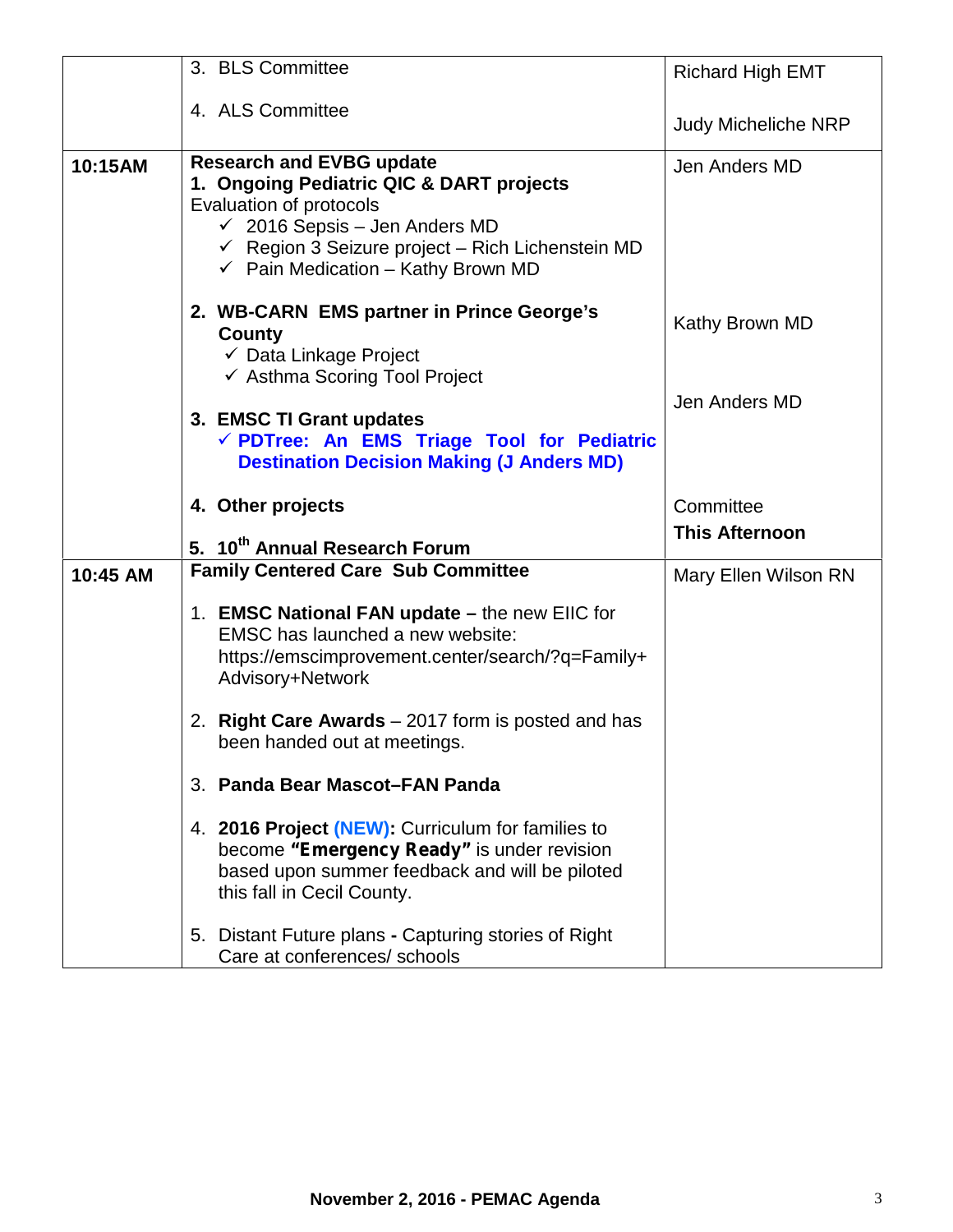| 11:00 AM | <b>Maryland Organizations &amp; Committees</b>                                                                                                                                                                                                                            |                                                                              |
|----------|---------------------------------------------------------------------------------------------------------------------------------------------------------------------------------------------------------------------------------------------------------------------------|------------------------------------------------------------------------------|
|          | <b>AAP Updates</b><br>Maryland update - COPEM & COVIPP<br>➤                                                                                                                                                                                                               | Jen Anders MD/Rich<br>Lichenstein MD                                         |
|          | $\triangleright$ National update – COPEM                                                                                                                                                                                                                                  | Cyndy Wright Johnson<br><b>RN</b>                                            |
|          | <b>ACEP Updates - new website &amp; management</b><br>www.mdacep.org<br>$\triangleright$ Maryland update - EMS Committee<br>> Maryland's NEW - Pediatric Committee<br>$\triangleright$ National Updates                                                                   | Kathy Brown MD                                                               |
|          | ENA Updates - www.mdena.org (NEW website live)<br>$\triangleright$ State report<br>$\triangleright$ Local updates<br>> Maryland ENA Regional Conferences<br>(www.mdena.org)<br>October 21, 2016 Barbara Proctor Conference<br>October 27, 2016 Metro Baltimore Conference | Barbara Ayd RN                                                               |
|          | $\triangleright$ ENA by the Bay May 2017                                                                                                                                                                                                                                  |                                                                              |
|          | <b>SCHOOL HEALTH Updates</b><br>$\triangleright$ School Health committee(s) update<br>> School Emergency Health Guidelines 2nd edition<br>(2016) featured as a display at the SHIP conference<br>and going out to the private schools this fall.                          | Laurel Moody RN                                                              |
|          | <b>Critical Care Updates</b><br>$\triangleright$ AACN<br>$\triangleright$ AAP                                                                                                                                                                                             | Liz Berg RN<br><b>Charlotte Glicksman</b><br>MD/ Jason Custer MD             |
|          | <b>Commercial Ambulance Service Advisory</b><br><b>Committee (CASAC @ MIEMSS)</b><br>$\triangleright$ SCT subcommittee – workgroup on protocols<br>$\triangleright$ Neonatal subcommittee – work concluded for now                                                        | <b>Jill Dannenfelser RN</b><br><b>Lisa Chervon NRP</b>                       |
|          | <b>Jurisdictional Affairs Committee (JAC @ MIEMSS)</b><br>$\triangleright$ BLS<br>$\triangleright$ ALS<br><b>Instructors</b>                                                                                                                                              | <b>Richard High EMT</b><br><b>Judy Micheliche NRP</b><br>Paul Massarelli NRP |